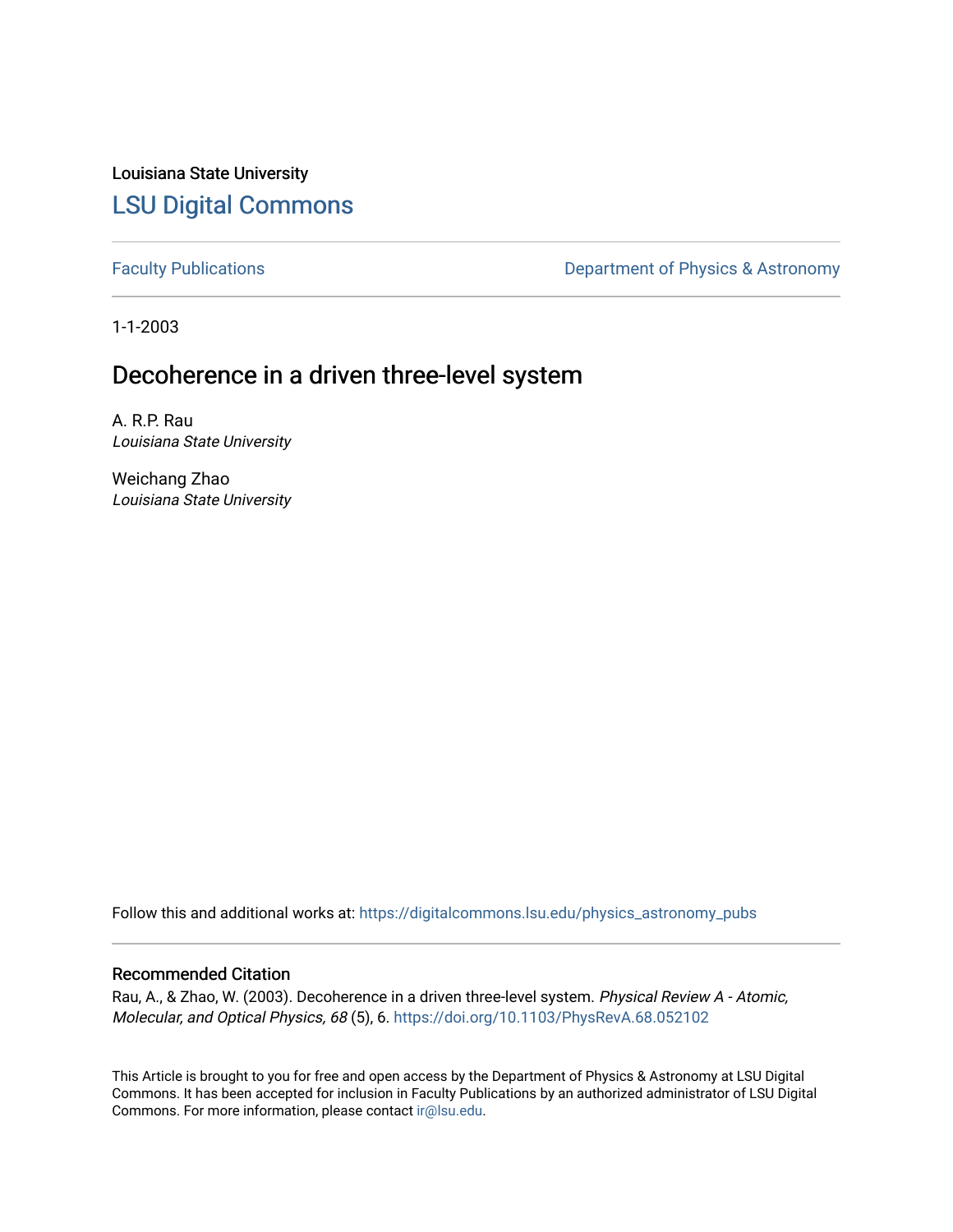## Decoherence in a driven three-level system

A. R. P. Rau ∗ and Weichang Zhao

Department of Physics and Astronomy, Louisiana State University, Baton Rouge, Louisiana 70803-4001

(Dated: March 22, 2021)

Dissipation and decoherence, and the evolution from pure to mixed states in quantum physics are handled through master equations for the density matrix. Master equations such as the Lindblad equation preserve the trace of this matrix. Viewing them as first-order time-dependent operator equations for the elements of the density matrix, a unitary integration procedure can be adapted to solve for these elements. A simple model for decoherence preserves the hermiticity of the density matrix. A single, classical Riccati equation is the only one requiring numerical handling to obtain a full solution of the quantum evolution. The procedure is general, valid for any number of levels, but is illustrated here for a three-level system with two driving fields. For various choices of the initial state, we study the evolution of the system as a function of the amplitudes, relative frequencies and phases of the driven fields, and of the strength of the decoherence. The monotonic growth of the entropy is followed as the system evolves from a pure to a mixed state. An example is provided by the  $n = 3$  states of the hydrogen atom in a time-dependent electric field, such degenerate manifolds affording an analytical solution.

PACS numbers: 03.65.Yz, 05.30.-d, 42.50.Lc, 32.80.Qk

### UNITARY INTEGRATION PROCEDURE FOR MASTER EQUATIONS

Master equations, such as the Lindblad equation [\[1\]](#page-7-0), can describe dissipation and decoherence in quantum systems. In recent work [\[2](#page-7-1)], one of us adapted a "unitary integration" procedure [\[3](#page-7-2), [4](#page-7-3)] for solving such equations while preserving desirable properties such as the hermiticity of the density matrix even in the presence of dissipation and decoherence. This permits keeping track of quantities such as the entropy while the system evolves from a possibly initial pure state to a final mixed one. The two-state illustration given in that initial work is extended now to a three-level system through suitable combinations of density matrix elements to preserve the hermiticity of the operators involved.

Consider the master equation for the density matrix  $\rho$  called the Liouville-von Neumann-Lindblad equation [\[1,](#page-7-0) [2\]](#page-7-1),

<span id="page-1-2"></span>
$$
i\dot{\rho} = [H, \rho] + \frac{1}{2}i \sum_{k} \left( [L_{k}\rho, L_{k}^{\dagger}] + [L_{k}, \rho L_{k}^{\dagger}] \right)
$$
  

$$
= [H, \rho] - \frac{1}{2}i \sum_{k} \left( L_{k}^{\dagger} L_{k}\rho + \rho L_{k}^{\dagger} L_{k} - 2L_{k}\rho L_{k}^{\dagger} \right), (1)
$$

where an over-dot denotes differentiation with respect to time and  $\hbar$  has been set equal to unity. H is a Hermitian Hamiltonian while the  $L_k$  are operators in the system through which dissipation and decoherence are introduced. Even though this can result in non-unitary evolution, the form of the equation preserves  $\text{Tr}(\rho)$  and positivity of probabilities. A more mathematical discussion of such "super-operators" and "dynamical semigroups" is given in [\[5](#page-7-4)].

<span id="page-1-0"></span>A commonly used form of  $H$  is

<span id="page-1-1"></span>with

$$
A_x = \begin{pmatrix} 0 & 0 & 0 \\ 0 & 0 & 1 \\ 0 & 1 & 0 \end{pmatrix} , A_y = \begin{pmatrix} 0 & 0 & -i \\ 0 & 0 & 0 \\ i & 0 & 0 \end{pmatrix},
$$

$$
A_z = \begin{pmatrix} 0 & 1 & 0 \\ 1 & 0 & 0 \\ 0 & 0 & 0 \end{pmatrix}.
$$
 (3)

 $H(t) = \epsilon(t)A_z + 2J(t)A_x$ 

, (2)

The couplings indicated in Eq. [\(2\)](#page-1-0) between states 1 and 2 and between 2 and 3 of a three-state system are referred to as  $\Lambda$  and V depending on the relative energy positions of the three states, whether 2 lies above or below, respectively, relative to levels 1 and 3. The three operators in Eq. [\(3\)](#page-1-1) close under commutation according to the standard relations satisfied by angular momentum algebra:  $[A_x, A_y] = iA_z$ , and cyclic. Hioe and Eberly [\[6](#page-7-5)] considered such a Hamiltonian for the Liouville version of Eq. [\(1\)](#page-1-2), that is, without the dissipative term, along with solutions for certain forms of  $\epsilon$  and J. Population trapping and dispersion was also considered in [\[7\]](#page-7-6) with a similar Hamiltonian, and [\[8\]](#page-7-7) generalized to n-level systems. Our work presented here may be regarded as extending such studies to include also dissipation and decoherence.

In general, with each of the three states having distinct energies  $E_1, E_2, E_3$ , and the driving fields having finite detunings from resonance, entries along the diagonal of  $H$  in Eq. [\(2\)](#page-1-0) complete the Hamiltonian for such systems. Full treatment according to our formalism below then requires all the elements of the SU(3) algebra, namely five more linearly independent  $3 \times 3$  matrices to supplement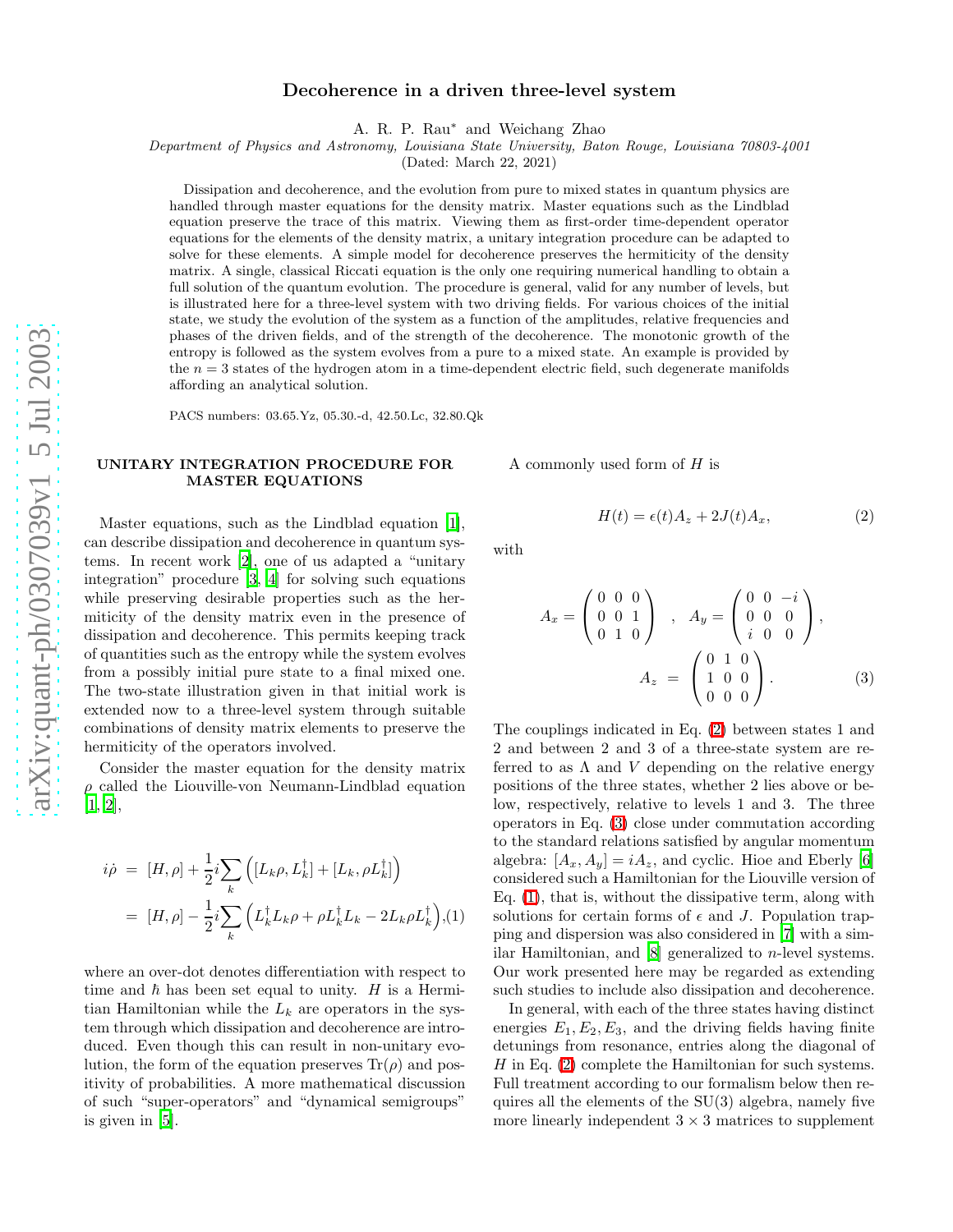those in Eq. [\(3\)](#page-1-1). We expect to return to this later but, in this paper, we restrict ourselves to the degenerate case of equal eigenvalues in which case the above three matrices suffice and the calculations reduce to solving a single equation just as in the two-state system considered in [\[2\]](#page-7-1). Applications include three identical coupled pendula with nearest neighbor time-dependent couplings, driven systems on resonance, and the degenerate states of the  $n = 3$  manifold of hydrogen driven by time-dependent electric fields.

Dissipation and decoherence are introduced through the  $L_k$  matrices in Eq. [\(1\)](#page-1-2). Here again, as shown in [\[2\]](#page-7-1), a choice of all eight linearly independent matrices affords a simplification because of a sum rule that inserts the decoherence as a unit operator in such an eight-dimensional space. In this procedure, Eq. [\(1\)](#page-1-2) is recast into a set of eight equations for the elements of the density matrix (recall that the trace remains invariant). An appropriate linear combination of the elements such that the opera-tors in Eq. [\(3\)](#page-1-1) map onto three Hermitian  $8 \times 8$  matrices obeying the same angular momentum commutators is given by the choice

<span id="page-2-2"></span>
$$
\eta(t) = (\rho_{11} - \rho_{33}, \frac{1}{\sqrt{3}}(\rho_{11} + \rho_{33} - 2\rho_{22}), \rho_{12} + \rho_{21}, \rho_{21} -\rho_{12}, \rho_{13} + \rho_{31}, \rho_{31} - \rho_{13}, \rho_{23} + \rho_{32}, \rho_{32} - \rho_{23}).
$$
(4)

Our choice differs only slightly from that in [\[6](#page-7-5), [8\]](#page-7-7)where this set is called a "coherence" vector. The resulting equation for  $\eta(t)$  takes the form

$$
i\dot{\eta}(t) = \mathcal{L}(t)\eta(t),\tag{5}
$$

<span id="page-2-0"></span>with

$$
\mathcal{L}(t) = -i\Gamma \mathcal{I} + \epsilon(t)B_z + 2J(t)B_x, \tag{6}
$$

where Γ indexes the strength of the decoherence. The matrices  $B$  take the form

$$
B_x \ = \ \left(\begin{array}{cccccc} 0 & 0 & 0 & 0 & 0 & 0 & 0 & 1 \\ 0 & 0 & 0 & 0 & 0 & 0 & 0 & -\sqrt{3} \\ 0 & 0 & 0 & 0 & 0 & 1 & 0 & 0 \\ 0 & 0 & 0 & 0 & 1 & 0 & 0 & 0 \\ 0 & 0 & 0 & 1 & 0 & 0 & 0 & 0 \\ 0 & 0 & 1 & 0 & 0 & 0 & 0 & 0 \\ 0 & 0 & 0 & 0 & 0 & 0 & 0 & 0 \\ 1 & -\sqrt{3} & 0 & 0 & 0 & 0 & 0 & 0 \end{array}\right),
$$

$$
B_{y} = \begin{pmatrix} 0 & 0 & 0 & 0 & -2i & 0 & 0 & 0 \\ 0 & 0 & 0 & 0 & 0 & 0 & 0 & 0 \\ 0 & 0 & 0 & 0 & 0 & 0 & -i & 0 \\ 0 & 0 & 0 & 0 & 0 & 0 & 0 & i \\ 2i & 0 & 0 & 0 & 0 & 0 & 0 & 0 \\ 0 & 0 & 0 & 0 & 0 & 0 & 0 & 0 \\ 0 & 0 & i & 0 & 0 & 0 & 0 & 0 \\ 0 & 0 & 0 & -i & 0 & 0 & 0 & 0 \\ 0 & 0 & 0 & \sqrt{3} & 0 & 0 & 0 & 0 \\ 0 & 0 & 0 & 0 & 0 & 0 & 0 & 0 \\ 1 & \sqrt{3} & 0 & 0 & 0 & 0 & 0 & 0 \\ 0 & 0 & 0 & 0 & 0 & 0 & 0 & -1 & 0 \\ 0 & 0 & 0 & 0 & 0 & -1 & 0 & 0 \\ 0 & 0 & 0 & 0 & 0 & -1 & 0 & 0 \\ 0 & 0 & 0 & 0 & 0 & -1 & 0 & 0 \end{pmatrix}.
$$
 (7)

As per the unitary integration procedure [\[2,](#page-7-1) [3\]](#page-7-2), the solution of Eq. [\(6\)](#page-2-0) is written as a product of exponentials

$$
\eta(t) = \exp[-\Gamma t] \exp[-i\mu_+(t)B_+]
$$
  
 
$$
\times \exp[-i\mu_-(t)B_-] \exp[-i\mu(t)B_z]\eta(0), \quad (8)
$$

<span id="page-2-1"></span>with  $B_{\pm} \equiv B_x \pm iB_y$ . Because our procedure depends only on the commutation relations which remain as in [\[2\]](#page-7-1), the classical functions  $\mu$  in the exponents satisfy the same equations as before,

$$
\dot{\mu}_{+} - i\epsilon(t)\mu_{+} - J(t)(1 + \mu_{+}^{2}) = 0, \qquad (9a)
$$

$$
\dot{\mu} = 2iJ(t)\mu_{+} - \epsilon(t),\tag{9b}
$$

$$
\dot{\mu}_- - i\dot{\mu}\mu_- = J(t), \qquad \mu_i(0) = 0.
$$
 (9c)

The first of these equations, involving  $\mu_{+}(t)$  alone in Riccati form, is the only non-trivial member of this set. Once solved,  $\mu_-\$  and  $\mu$  are obtained through simple integration of the remaining two equations. For given  $\epsilon(t)$  and  $J(t)$ , a mathematica program solves the set of equations readily. Also, the subsequent algebra involved in evaluating the exponentials in Eq. [\(8\)](#page-2-1) and their product is easily carried out. Thereby, for any initial density matrix and its  $\eta(0)$ , we obtain  $\eta(t)$  and thus  $\rho(t)$  at any later time.

Since our model for decoherence introduces its effect through the single real factor which is the first term on the right-hand side of Eq. [\(8\)](#page-2-1), the density matrix remains Hermitian throughout. This is an advantage, permitting evaluation of its eigenvalues and calculation of quantities such as the entropy of the system. It is also clear that for any finite  $\Gamma$  all elements in  $\eta(t)$  in Eq. [\(4\)](#page-2-2) vanish asymptotically with t so that all off-diagonal elements of the density matrix so vanish while all diagonal elements become equal. With the trace invariant and chosen to be unity, the density matrix evolves to that of the socalled chaotically mixed state,  $\frac{1}{3}\mathcal{I}$ . Correspondingly, the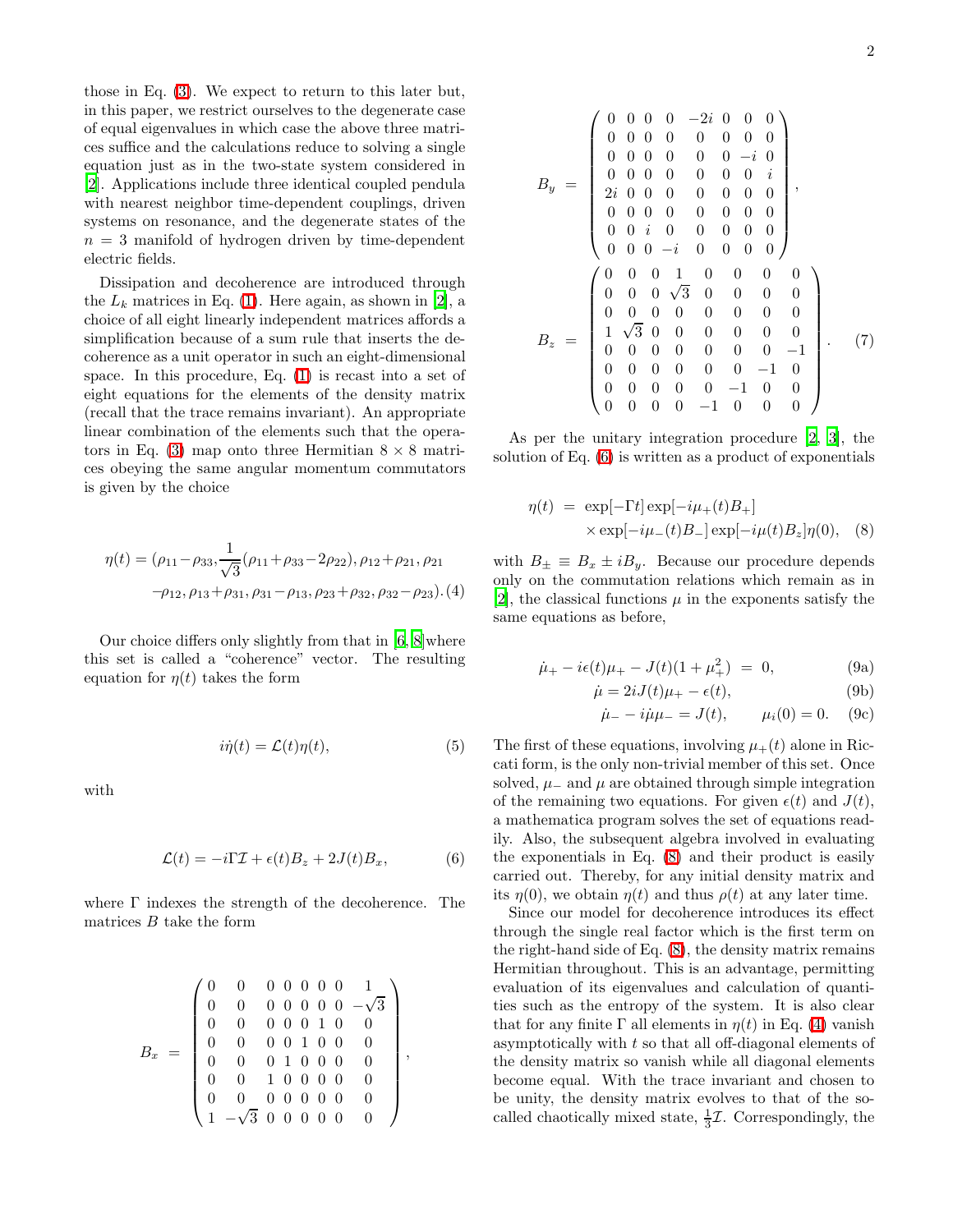entropy reaches asymptotically the value  $\ln 3 = 1.0986$ . These are aspects of the general result valid for all nlevel systems [\[2\]](#page-7-1). We note again that other models of decoherence and dissipation through other choices for the operators  $L_k$  in Eq. [\(1\)](#page-1-2) than the one we made will, in general, lead to a larger set of exponential factors in Eq. [\(8\)](#page-2-1), making for more complicated algebra therein and in the coupled set of equations in Eq. (9). However, inclusion of a term involving also  $A<sub>y</sub>$  in Eq. [\(2\)](#page-1-0), that is, a coupling also between levels 1 and 3, causes no additional difficulty since it does not enlarge the number of A or B matrices in our procedure.

#### TWO DIFFERENT DRIVING FIELDS BETWEEN NEIGHBORING STATES

<span id="page-3-0"></span>We present results for three degenerate states, such as of three identical pendula, with different nearest neighbor couplings between 1-2 and 2-3, that is, with  $\epsilon(t)$  and  $J(t)$ differing in amplitude and frequency,

$$
\epsilon(t) = A\cos\Omega t, \ J(t) = \frac{1}{2}B\cos(\omega t + \delta), \qquad (10)
$$

with  $\delta$  a relative phase difference. A representative sample of the density matrix upon starting with all population in the state 1 and all other elements zero is shown in Figs. 1-4. Note the appearance of a complicated frequency spectrum beyond just the two introduced driving frequencies. The analytically solvable problem presented in the next section provides an understanding of the origin of these other frequencies. As shown in Fig. 3, the entire population can be transferred from level 1 to level 3 over certain time intervals.

Specializing to equal driving frequencies with a fixed amplitude ratio, results for various phase differences between the two fields are shown in Figs. 5-8. Clearly, the density matrix elements depend on the relative phase.

To contrast with a different initial state, Figs. 9-10 show results when all population is in the state 2 at  $t = 0$ . Fig. 11 presents the evolution of the entropy,  $S =$  $-\text{Tr}\rho \ln \rho$ , showing a monotonic rise independent of amplitudes and phases and of the initial pure state. Indeed, the eigenvalues of the density matrix are  $\frac{1}{3}(1-\sqrt{2})$  $(e^{-\Gamma t}), \frac{1}{3}(1 - e^{-\Gamma t}),$  and  $\frac{1}{3}(1 + 2e^{-\Gamma t})$ , from which the entropy easily follows.

### $n = 3$  STATES OF THE HYDROGEN ATOM IN AN OSCILLATING ELECTRIC FIELD

An example of a three-state degenerate system is provided by the  $n = 3, m = 0$  states of the hydrogen atom. An oscillating electric field such as that of incident radiation couples  $3s - 3p$  and  $3p - 3d$  states, the dipole



FIG. 1: Time evolution of the elements of the density matrix of a  $n = 3$  system driven by the fields in Eq. [\(10\)](#page-3-0) and Hamil-tonian in Eq. [\(2\)](#page-1-0), with  $\Omega = 0, \omega = 1, \delta = 0, A = 0.05, B =$  $0.5, \Gamma = 0.02$ . Right hand panels show the off-diagonal elements, two of which are imaginary and one real.



FIG. 2: same as in Fig. 1, except that  $A = 0.15$ .

matrix elements being in the ratio  $\sqrt{2}$ : 1. Our results in this paper apply to this situation with the two frequen-cies in Eq. [\(10\)](#page-3-0) equal and  $A/B = \sqrt{2}$ . These were the choices made in Figs. 5-8. We present in Figs. 12-15 a sample of results for initial population in 3s for different amplitudes of the driving field.

This problem is, of course, exactly solvable in terms of the parabolic eigenstates of hydrogen. With  $H(t)$  in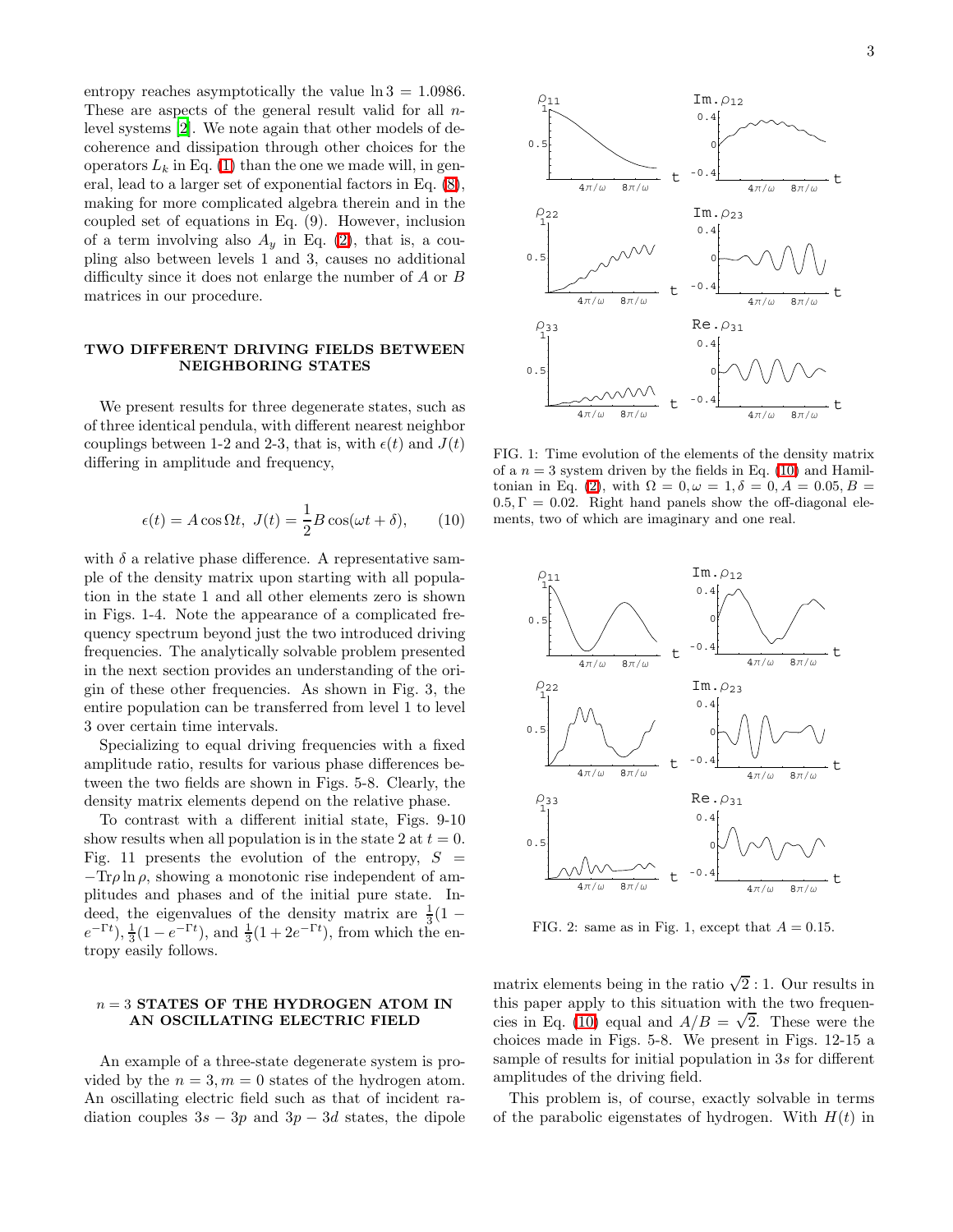

FIG. 3: same as in Fig. 1, except that  $A = 0.5, B = 1, \Omega =$  $0.1, \omega = 1.$ 



FIG. 4: same as in Fig. 3 except that  $A = 1, B = 1/\sqrt{2}, \Gamma =$ 0.08 and longer times shown to illustrate asymptotic evolution.

Eq. [\(2\)](#page-1-0) containing a single time dependence, the resulting Schrödinger equation,

$$
i\begin{pmatrix} \dot{s}(t) \\ \dot{p}(t) \\ \dot{d}(t) \end{pmatrix} = \begin{pmatrix} 0 & -A & 0 \\ -A & 0 & -A/\sqrt{2} \\ 0 & -A/\sqrt{2} & 0 \end{pmatrix} \begin{pmatrix} s(t) \\ p(t) \\ d(t) \end{pmatrix} \cos \omega t,
$$
\n(11)

can be solved after diagonalizing the matrix of constant coefficients to obtain the parabolic eigenstates  $\{\frac{1}{\sqrt{2}}\}$  $\frac{1}{3}s$   $\pm$ 



FIG. 5: Elements of the density matrix with driving fields of same frequency,  $\Omega = \omega = 1$ , and amplitudes  $A = 1, B =$  $1/\sqrt{2}$ , and  $\Gamma = 0.02$ ,  $\delta = -\pi/6$ .



FIG. 6: same as in Fig. 5 except that  $\delta = \pi/6$ .

√ 1  $\frac{1}{2}p + \frac{1}{\sqrt{2}}$  $\frac{1}{6}d, \frac{1}{\sqrt{2}}$  $\frac{1}{3}(s-\sqrt{2}d)\}$  and corresponding eigenvalues  $-A{\pm \sqrt{\frac{3}{2}},0}.$  The independent time evolution of each eigenstate is then easily followed.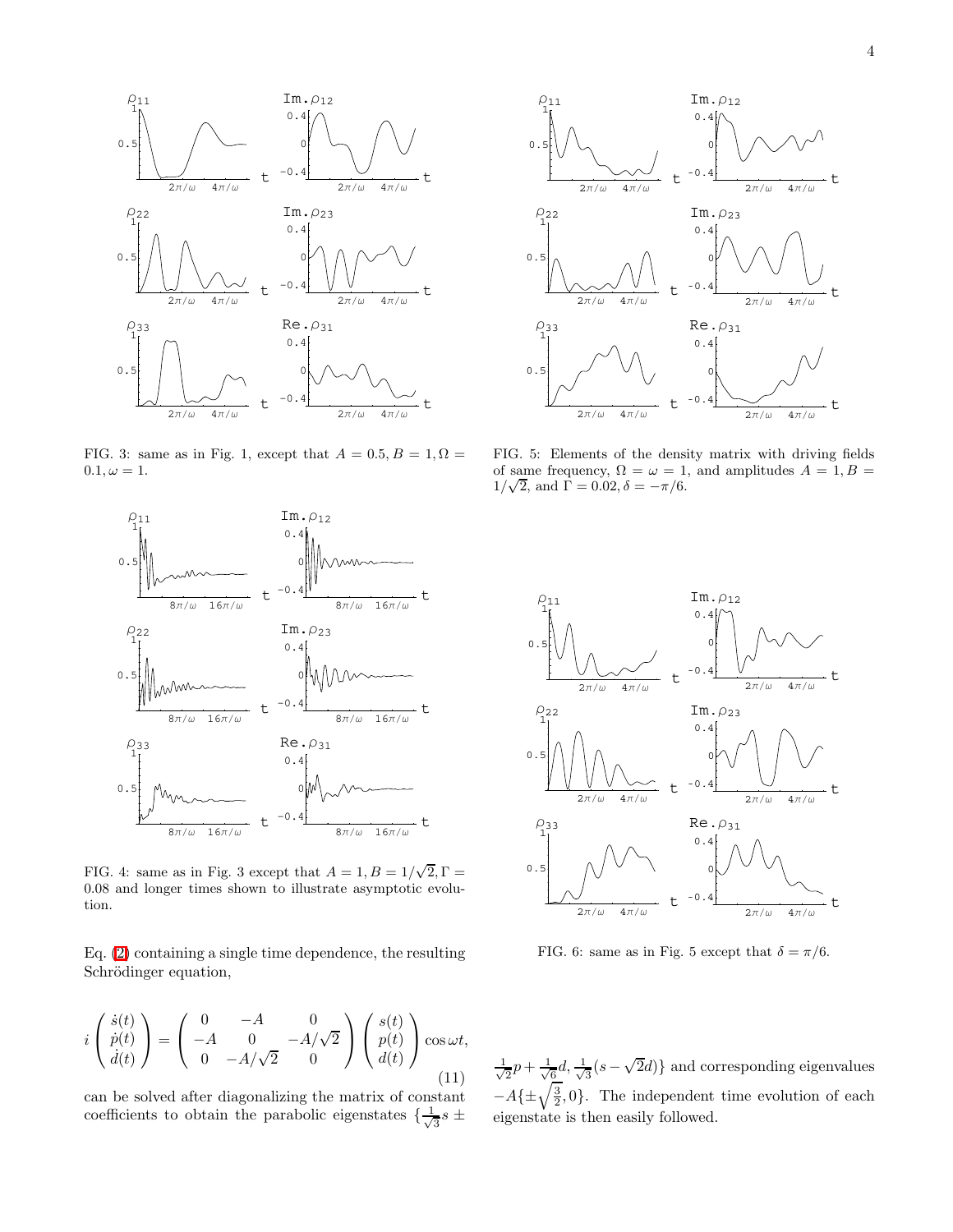

FIG. 7: same as in Fig. 5 except that  $\delta = \pi/4$ .



FIG. 8: same as in Fig. 5 except that  $\delta = \pi/2$ .

Thus, for initial population in the s state, we have

$$
s(t) = \frac{1}{3}(1 + 2\cos[\sqrt{\frac{3}{2}}(A/\omega)\sin \omega t])
$$
 (12a)

$$
p(t) = \sqrt{\frac{2}{3}}i\sin[\sqrt{\frac{3}{2}}(A/\omega)\sin\omega t] \tag{12b}
$$

$$
d(t) = \frac{\sqrt{2}}{3} \left( \cos\left[\sqrt{\frac{3}{2}} (A/\omega)\sin \omega t\right] - 1 \right). \tag{12c}
$$

Together with the exponential decrease of the elements of  $\eta(t)$ , the density matrix can be constructed to reproduce



FIG. 9: Evolution of density matrix elements, starting with an initial non-zero value only for  $\rho_{22} = 1$ . Contrast with Figs. 1-4. The parameters are  $\Omega = \omega = 1, A = 2, B = \sqrt{2}, \Gamma =$  $0.02, \delta = 0.$ 



FIG. 10: same as in Fig. 9 except that  $A = 10, B = 5\sqrt{2}$ . Note the appearance of more rapid oscillations with the harder driving fields.

the results in Figs. 12-15. It is also clear that when one of the parabolic states is used as a starting point, the density matrix will remain frozen for  $\Gamma = 0$  and decay monotonically for finite  $\Gamma$  as shown in Figs. 16 and 17.

A recent paper has presented results similar to the above in Eqs. (12) for  $n = 2, 3$  [\[9\]](#page-7-8). The results can be readily extended to any n since the expansion of parabolic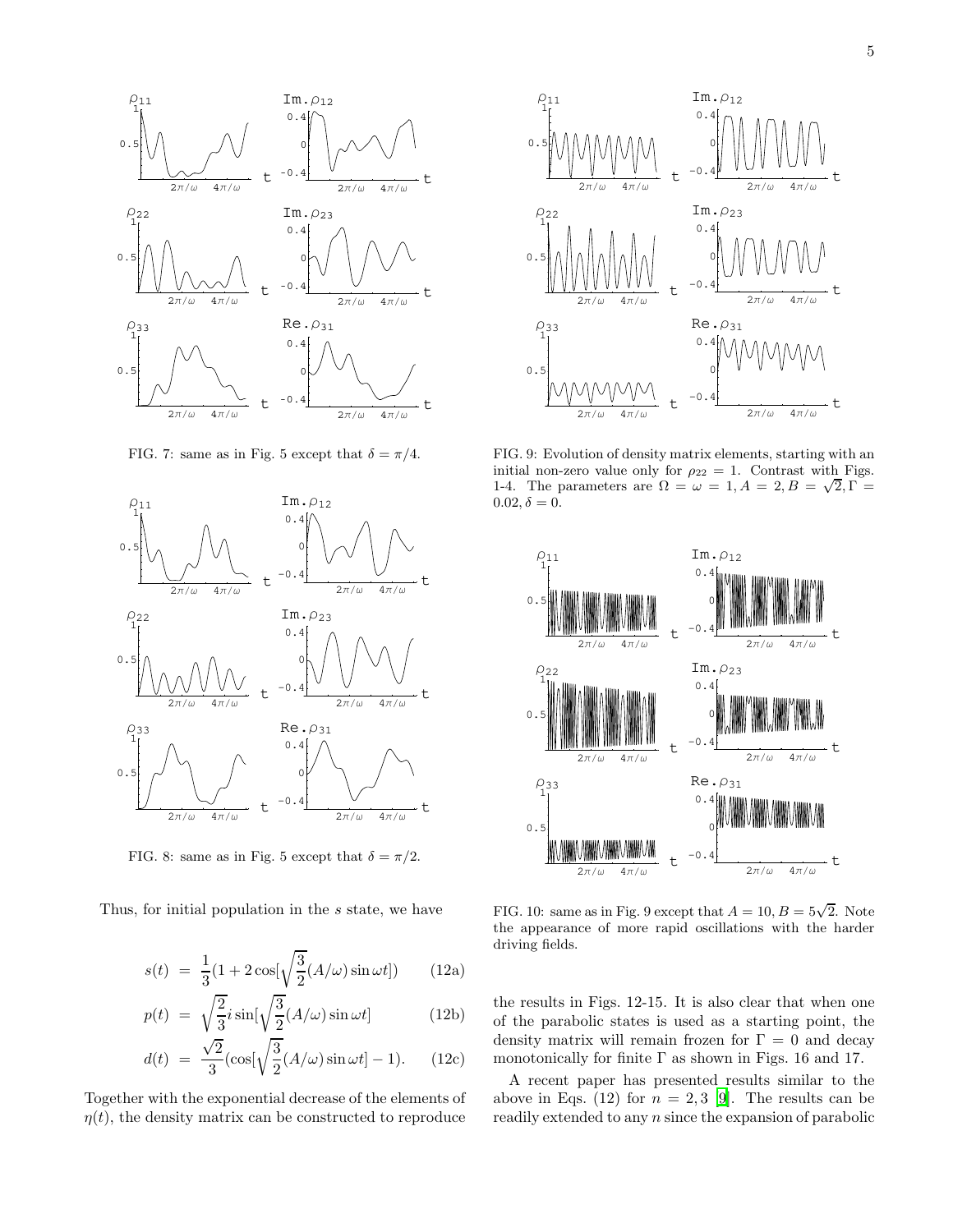

FIG. 11: Evolution of the entropy to accompany the results shown in previous figures. The rise is monotonic from 0 to ln 3, the rate of rise depending only on the value of Γ.



FIG. 12: Evolution of the density of states of the  $n = 3$  Stark field with initial population in the 3s state. The amplitude of the driving field is  $A = 1$  and  $\Gamma = 0.02$ .

states in terms of spherical states of hydrogen are well known and given by 3j-coefficients [\[10\]](#page-8-0). The occurrence of the "Floquet form" in Eqs. (12), with trigonometric functions whose arguments are themselves a trigonometric function scaled by  $A/\omega$ , accounts for the appearance of higher frequencies than  $\omega$  in Figs. 1-8 for stronger driving fields.

We note that such studies of Rydberg atoms in an  $n$ 



FIG. 13: same as in Fig. 12 except that  $A = 2$ .



FIG. 14: same as in Fig. 12 except that  $A = 10$ .

manifold under microwave ionization, sometimes with an additional static field, have been of considerable experimental and theoretical interest [\[11](#page-8-1), [12](#page-8-2)].

#### **SUMMARY**

The method of unitary integration as extended to problems involving dissipation and decoherence affords a convenient and powerful way of treating n-state systems in time-dependent fields. Through the solution of a single, classical, Riccati equation (first-order in time and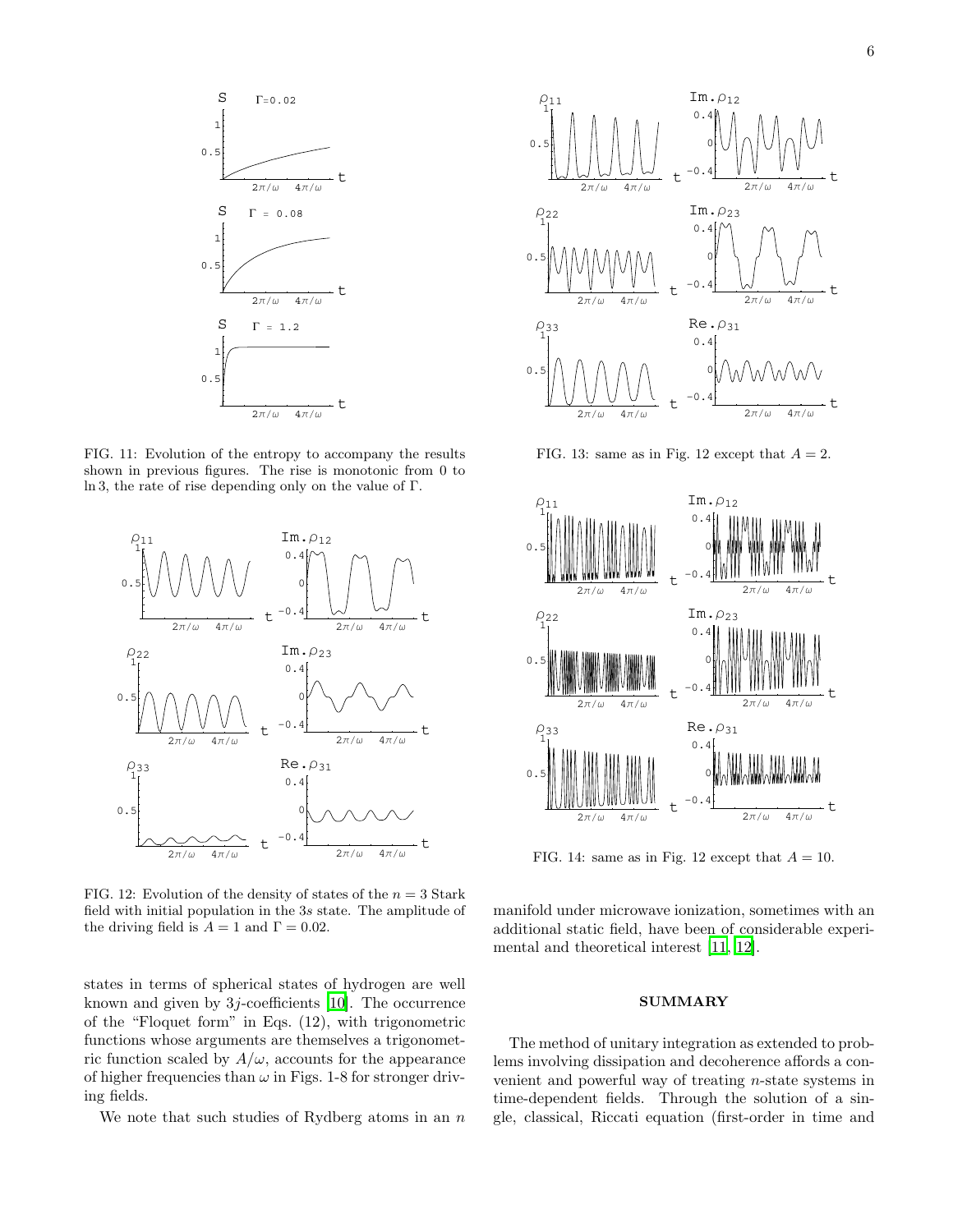

FIG. 15: same as in Fig. 13 except with a larger  $\Gamma = 0.08$ .



FIG. 16: Evolution of the  $n = 3$  states of hydrogen, starting with a Stark eigenstate, and  $\Gamma = 0$ . Such eigenstates remain frozen in their time dependence, in contrast to other initial states as shown in the previous figures.

quadratically nonlinear), we can follow the evolution of the density matrix in time without any restrictions to infinitesimal steps or time orderings. Results have been presented for three-state systems with examples of coupled pendula and the  $n = 3$  states of hydrogen in a radiation field.

This work has been supported by the U.S. Department of Energy under Grant No. DE-FG02-02ER46018.



FIG. 17: same as in Fig. 16 except that  $\Gamma = 0.2$ . Note the monotonic evolution from the initial Stark state to the mixed state described by the density matrix  $\frac{1}{3}\mathcal{I}$ .

- [\*] Email: arau@phys.lsu.edu
- <span id="page-7-0"></span>[1] G. Lindblad, Commun. Math. Phys. 48, 119 (1976); V. Gorini, A. Kassokowski, and E. C. G. Sudarshan, J. Math. Phys. 17, 821 (1976); D. F. Walls and G. J. Milburn, Quantum Optics (Springer-Verlag, Berlin, 1994); M. O. Scully and M. S. Zubairy, Quantum Optics (Cambridge Univ. Pr., 1996); W. P. Schleich, Quantum Optics in Phase Space (Wiley-VCH, Berlin, 2001); D. Giulini, E. Joos, C. Kiefer, J. Kupsch, I. O. Stamatescu, and H. D. Zeh, Decoherence and the Appearance of a Classical World in Quantum Theory (Springer-Verlag, Berlin, 1996).
- <span id="page-7-1"></span>[2] A. R. P. Rau and R. A. Wendell, Phys. Rev. Lett. 89, 220405 (2002).
- <span id="page-7-2"></span>[3] A. R. P. Rau and K. Unnikrishnan, Phys. Lett. A 222, 304 (1996); A. R. P. Rau, Phys. Rev. Lett. 81, 4785 (1998) and Phys. Rev. A 61, 032301 (2000).
- <span id="page-7-3"></span>[4] J. Wei and E. Norman, J. Math. Phys. 4, 575 (1963); G. Campolieti and B. C. Sanctuary, J. Chem. Phys. 91, 2108 (1989); B. A. Shadwick and W. F. Buell, Phys. Rev. Lett. **79**, 5189 (1997) and J. Phys. A **34**, 4771 (2001).
- <span id="page-7-4"></span>[5] See, for instance, R. Alicki and K. Lendi, Quantum Dynamical Semigroups and Applications (Springer-Verlag, Berlin, 1987); E. B. Davies, Quantum Theory of Open Systems (Academic Press, London, 1976).
- <span id="page-7-5"></span>[6] F. T. Hioe and J. H. Eberly, Phys. Rev. Lett. 47, 838 (1981) and Phys. Rev. A 25, 2168 (1982); F. T. Hioe, Phys. Rev. A 30, 2100 (1984).
- <span id="page-7-6"></span>[7] P. M. Radmore and P. L. Knight, J. Phys. B 15, 561 (1982).
- <span id="page-7-7"></span>[8] F. T. Hioe and J. H. Eberly, Phys. Rev. A 29, 1164 (1984).
- <span id="page-7-8"></span>[9] Kh. Kh. Shakov and J. H. McGuire, Phys. Rev. A 67,